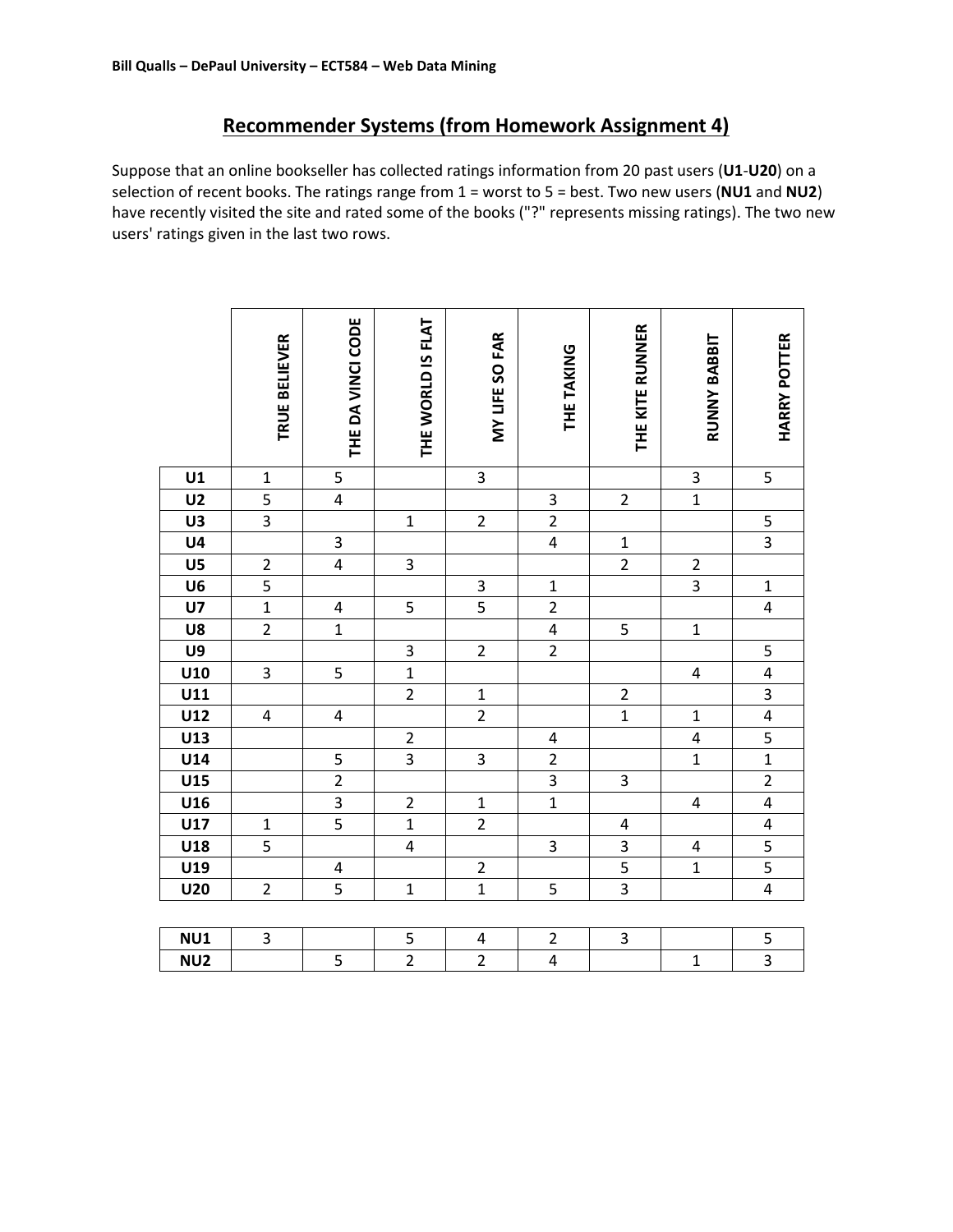Using the K-Nearest Neighbor algorithm predict the ratings of these new users for each of the books they have not yet rated. Use the Pearson correlation coefficient (see Assignment 1) as the similarity measure.

a. First compute the correlations between the new users (NU1 and NU2) and all other users (you can show these as added columns in original spreadsheet). Then for each new user compute the predicted rating for each of the unrated items using  $K=3$  (i.e., 3 nearest neighbors). Use the weighted average function (see the appendix) to compute the predictions based on ratings of the nearest neighbors. Be sure to show the intermediate steps in your work (or provide a short explanation of how you computed the predictions).

### See attached spreadsheet Qualls\_ECT584\_Asssignment4\_Q2.xls

- 4.360 for NU1, The DaVinci Code.
- 2.500 for NU1, Runny Babbit.
- 3.040 for NU2, True Believer.
- 2.319 for NU2, The Kite Runner.
- b. Measure the Mean Absolute Error (MAE) on the predictions using NU1 and NU2 as test users. You can compute MAE by generating predictions for items already rated by the test user (e.g., for NU1 these are all items except "The DaVinci Code" and "Runny Babbit"). Then, for each of these items you can compute the absolute value of the difference between the predicted and the actual ratings. Finally, you can average these errors across all 12 compared items (for both NU1 and NU2) to obtain the MAE.

### See attached spreadsheet Qualls\_ECT584\_Asssignment4\_Q2.xls

- 0.721 is MAE for NU1
- 0.539 is MAE for NU2
- c. Item-Based Collaborative Filtering. Using the same data as above and the item-based collaborative filtering algorithm (instead of user-based CF used in the previous parts), compute the predicted rating of NU1 on the book "The DaVinci Code". Note that in this case, you will need to find the  $K$  most similar *items* (books) to the target item based on their rating vectors (columns in the table), and then use  $NU1$ 's ratings on the K neighbor items. For this problem use  $K = 2$ , and use Cosine Similarity to identify the most similar neighbors to "The DaVinci Code". In order to compute Cosine similarities, you may assume that missing values in the ratings table are considered to be zeros.

# See attached spreadsheet Qualls\_ECT584\_Asssignment4\_Q2.xls

- Two highest cosine similarity values are .642 and .673
- Rating for Da Vinci Code using item-based collaborative filtering is 4.512